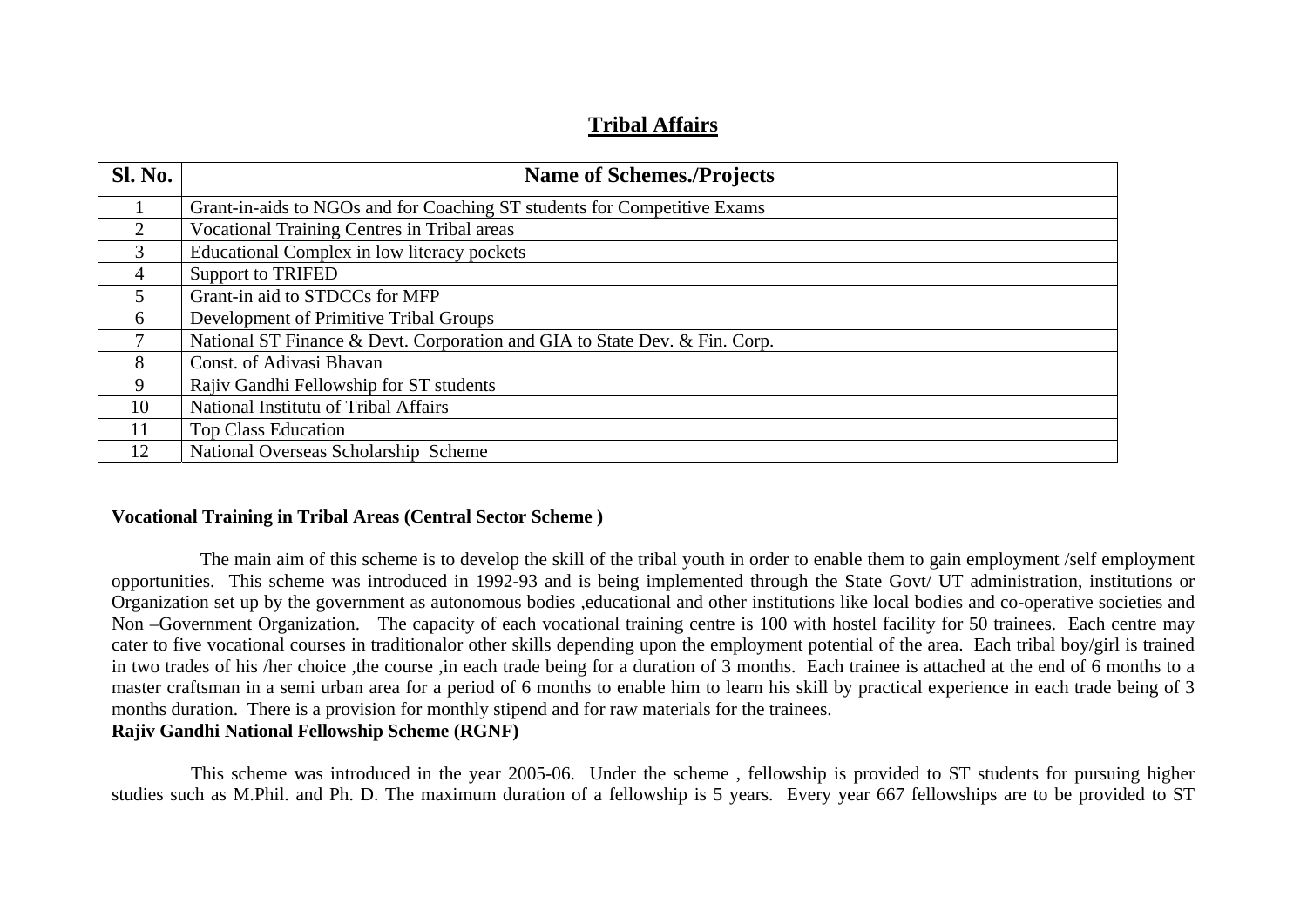students . The scheme is being implemented by the University Grants Commission (UGC )on behalf of the Ministry of Tribal Affairs . Any ST student who has passed post graduation from a recognized University can apply for fellowship under the scheme.

## **Amount of scholarship per student :-**

| <b>SL</b>      | Item                              | Amount                                                        |
|----------------|-----------------------------------|---------------------------------------------------------------|
| N <sub>0</sub> |                                   |                                                               |
|                | Fellowship                        | @Rs 8000/-p.m. for initial 2 years (JRF) @Rs9000-             |
|                |                                   | $/p.m.$ for remaining tenure (SRF)                            |
| 2              | Contingency for Humanities<br>and | @Rs 10,000-/p.a.for initial 2 years @Rs20500-/p.a.            |
|                | <b>Social Sciences</b>            | for remaining tenure                                          |
| 3              | <b>Contingency for Sciences</b>   | @Rs12,000-/ p.a. for initial 2 years @Rs 25000-               |
|                |                                   | /p.a.for remaining tenure                                     |
| $\overline{4}$ | Department assistance             | $\circ$ Rs 3000-/p.a. per student to the host institution for |
|                |                                   | providing infrastructure                                      |
| 5              | <b>Escorts/Reader Assistance</b>  | @Rs 1000-/ p.a. in case of physically and visually            |
|                |                                   | handicapped candidates                                        |

## **Grants in aid to NGO including Coaching & allied**

 The Ministry has been implementing a scheme of grants –in-aid to NGOincluding Coaching &Allied for undertaking projects particularly on education, health, sanitation,etc. for the benefit of the STs in the country. Under the scheme ,projects like Residential Schools and Hostels for STs are also funded.

#### **Programmes for Development of Primitive Tribal Groups**

Since PTGs constitute the most vulnerable section among Scheduled Tribes, it becomes necessary to allocate adequate funds from Central /Centrally Sponsored and State Plan Schemes for the socio-economic development ofPTGs. However, it was observed that funds provided under other schemes for STs were not reaching the PTGs adequately. Therefore in1998-99 ,a separate 100%Central Sector Scheme for